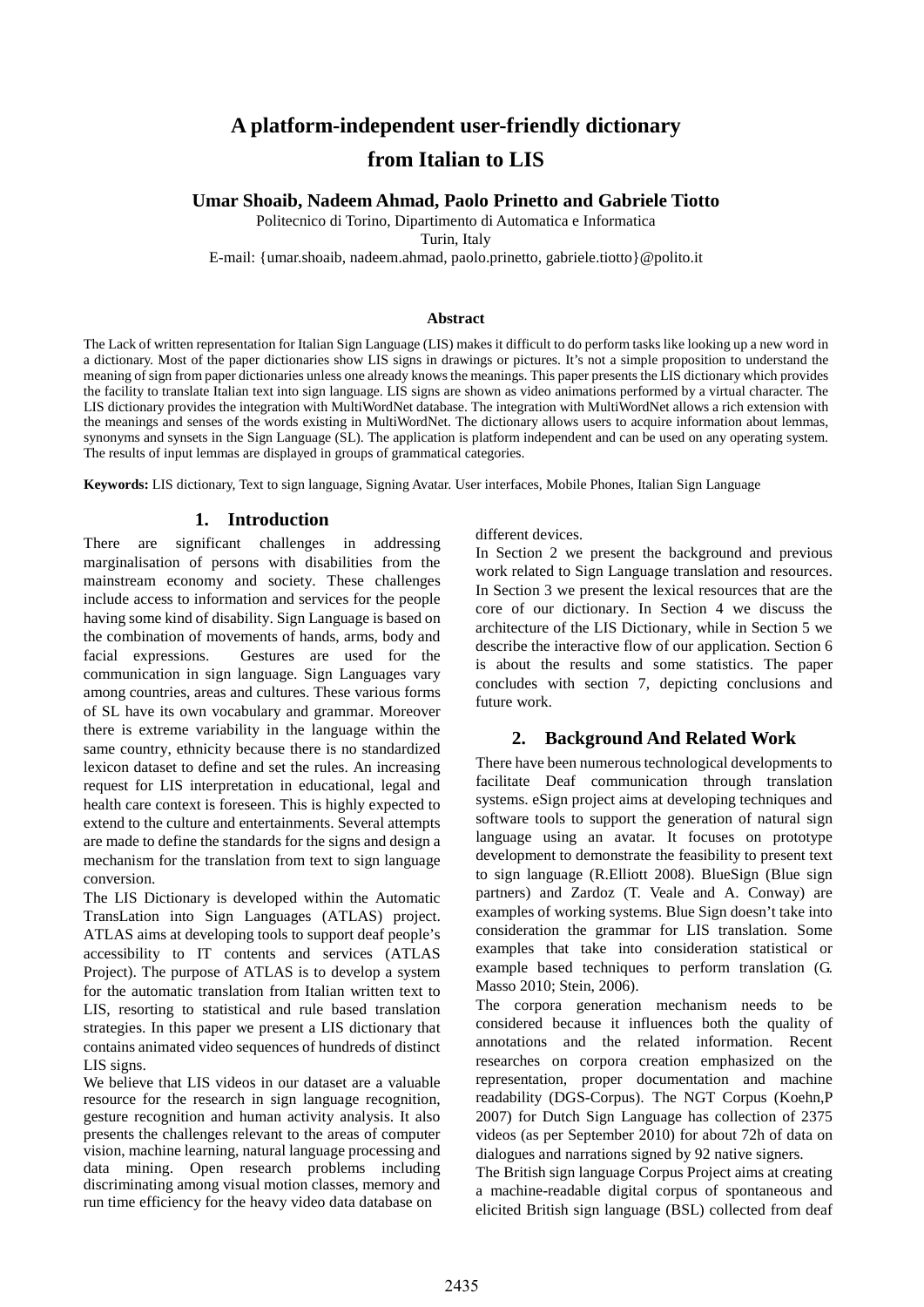native signers and early learners across the United Kingdom. Although the recruitment of participants is being balanced for gender and age, it focused only on

signers exposed to BSL before the age of 7 years, and adult deaf native signers are disproportionately represented (Schembri 2008).

## **3. The ATLAS LIS Dictionary and MultiWordNet**

The ATLAS LIS dictionary has more than three thousand signs as set of Avatar animations. Each sign is linked to corresponding Italian lemma. A team of deaf persons and a native signer interpreter created about four hundred signs. Whereas the rest of the signs in our lexicon video data set (Signary) are created using dictionary standards.

The Dictionary is extended with MultiWordNet (Pianta,E2002; Bentivogli,L 2004). MultiWordNet is a semanticdatabase that groups lemmas in sets of synonyms (synsets). It can be seen as a lexical matrix, having two

- b. New signs, general linguistic domain, not present in the dictionary but commonly used
- c. New signs, general linguistic domain, very specific and not present in the LIS lexicon
- d. New signs, present in the dictionary but considered obsolete by the work team.

All the signs have been animated through key frame animation technique and exported as animation files. Each animation file is converted into a high quality video.

 In the LIS Dictionary, the user can search for a lemma and the output of the requested lemma is shown in synsets & grammatical categories. The results are grouped by synonymous word senses, and show them in the structures of grammatical type hierarchies. The grammatical distribution (i.e. noun, verb etc) helps the user to better understand the lemma and its senses. The words in the definitions (or ''glosses''), included in each synset, are manually disambiguated against MultiWordNet senses (Alonge 1998). Users will get not only the meaning of words in text language but also synonyms, related words and the synset along with the LIS sign. Even if the



**Figure 1: System Overview** 

dimensions: the lexical relations, between language specific words, and the conceptual relations among senses. Each synset expresses a distinct concept. In other words, synsets are linked by conceptual semantic and lexical relations.

The LIS Dictionary includes three sets of signs:

- 1- A set of signs that are commonly used within the LIS community, present in the Italian LIS dictionary.
- 2- A set of signs that are created within the ATLAS project by a work team composed by a native signer interpreter and deaf people. These signs can be categorized as follows:
	- a. New signs, related to the weather forecast domain.

searched lemma does not have a sign in the database, users can see the signs of the related synonyms to better understand the concept.

# **4. Top Level System Overview**

This section describes the system model shown in the figure 1.The diagram explains the ATLAS LIS dictionary that can be accessed via mobile or the web (Prinetto 2011). Users will have the facility to use web application or the mobile version for LIS dictionary. The system provides the choice to select an alphabetic character to view lemmas starting with it, which improves search process.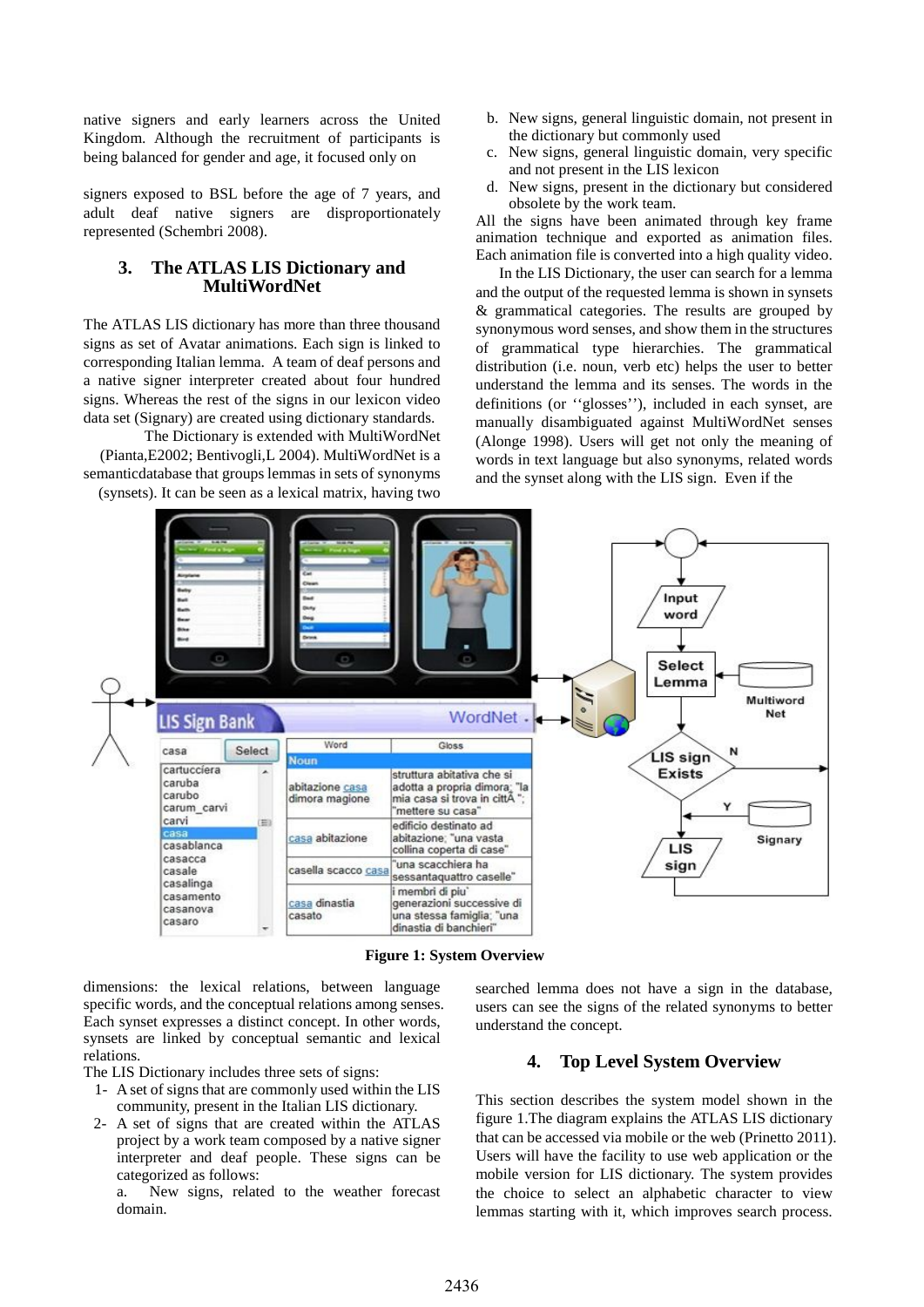When user starts typing the corresponding possible keywords are shown which can be selected to request LIS video animation. The translation of the intended lemma can be seen as animated video. If requested lemma does not have the corresponding sign movie in LIS then user possibly can explore the words from synset existing in LIS data set to understand the

interface and results are shown on user interface. The ATLAS MultiMedia Archive (AMMA) is the database developed within the ATLAS project and is within the ATLAS server. The control flow of the Architecture is shown in the figure 2.

The processing sequence is shown as a sequence of



Figure 2: Interactive System Architecture

approximate meanings or sense of the word. Over all we cover about 25 percent of existing lemma in the MultiWordNet database. While we cover 20 percent of the synsets of the multiword net synsets which is a healthy ratio. Users can play pause or watch again and again the video of the intender sign. The LIS Dictionary is designed to be platform independent. Users can run the application on any mobile phone platform. The application will be comprehensive user friendly easy to understand and multi dimensional.

# **5. Interactive Architecture Flow**

We have divided the functionality of the LIS dictionary into three major components. Keyword manager is responsible for handling requested lemmas and displays filtered matching words in drop down list. Query Processor is responsible for handling incoming queries and checks whether words filtering or sign display is requested. The video animations are matched with the lemmas by lemma movie matcher and are assigned a unique id. Id manager keeps track of the stored video signs along with the Id. User request is taken by query

steps. The request received from interface contains parameters to request for the specific information along with the authentication credentials of the user. Steps 1, 2and 3 show that the interface is linked with the AMMA database and the Query Processor. AMMA includes the Signary, the Keyword + Video DB and the Id DB. In figure 1 we specified just these three databases to better identify the single flow steps. The Query Processor in the central manager (underlined by the dotted line) checks whether user has started entering the word or it's the request to find the meaning the sign language. 4) If a letter is entered control is passed to keyword Manager which shows filtered result in the drop down menu. 5) When user requests/selects the word, the Query Processor sends it to lemma movie matcher. 6) The Movie Matcher searches for the corresponding lexical video from database containing the couple keyword-video and, if is found, sends back its Id to AMMA Manager.7) Then request is sent to Movie Manager to fetch corresponding path against the intended Id. 8) Movie Manager takes the path of the corresponding video from the Ids DB along with the Id.9) Movie Manager forwards the path containing the animated video to the signary.10) The